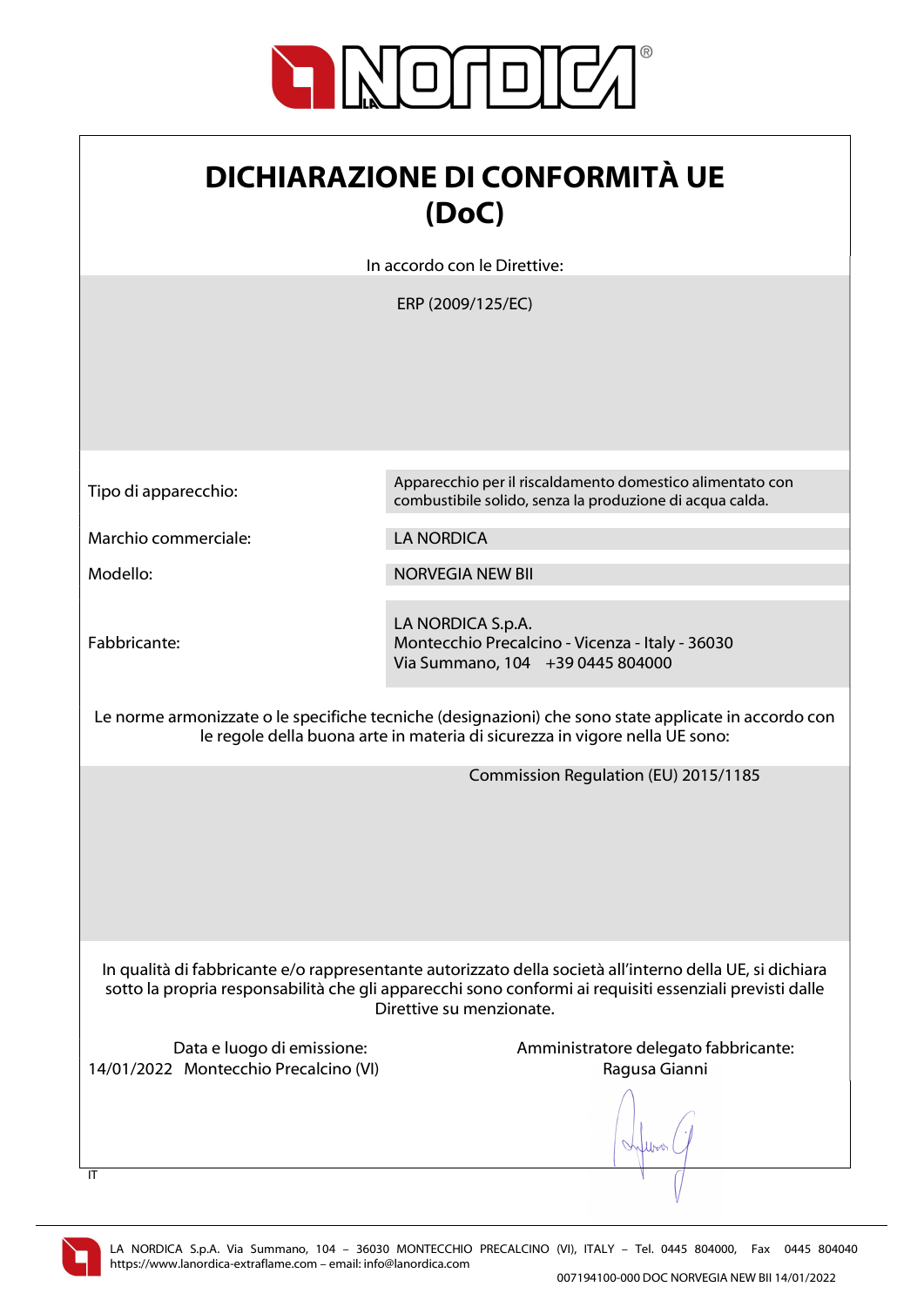

## DECLARATION OF CONFORMITY EU (DoC)

According to the Directives:

ERP (2009/125/EC)

Type of equipment: Apparatus for domestic heating fueled with solid fuel, without hot water production.

Trademark: LA NORDICA

Type designation: NORVEGIA NEW BII

Manufacturer:

LA NORDICA S.p.A.

Montecchio Precalcino - Vicenza - Italy - 36030 Via Summano, 104 +39 0445 804000

The following harmonised standards or technical specifications (designations) which comply with good engineering practice in safety matters in force within the EU have been applied:

Commission Regulation (EU) 2015/1185

As manufacture and/or authorised representative within EU, we declare under our sole responsibility that the equipments follow the essential requirements foreseen by the above mentioned Directives.

14/01/2022 Montecchio Precalcino (VI) Ragusa Gianni

Date and place of issue: Manufacturer managing director:

UK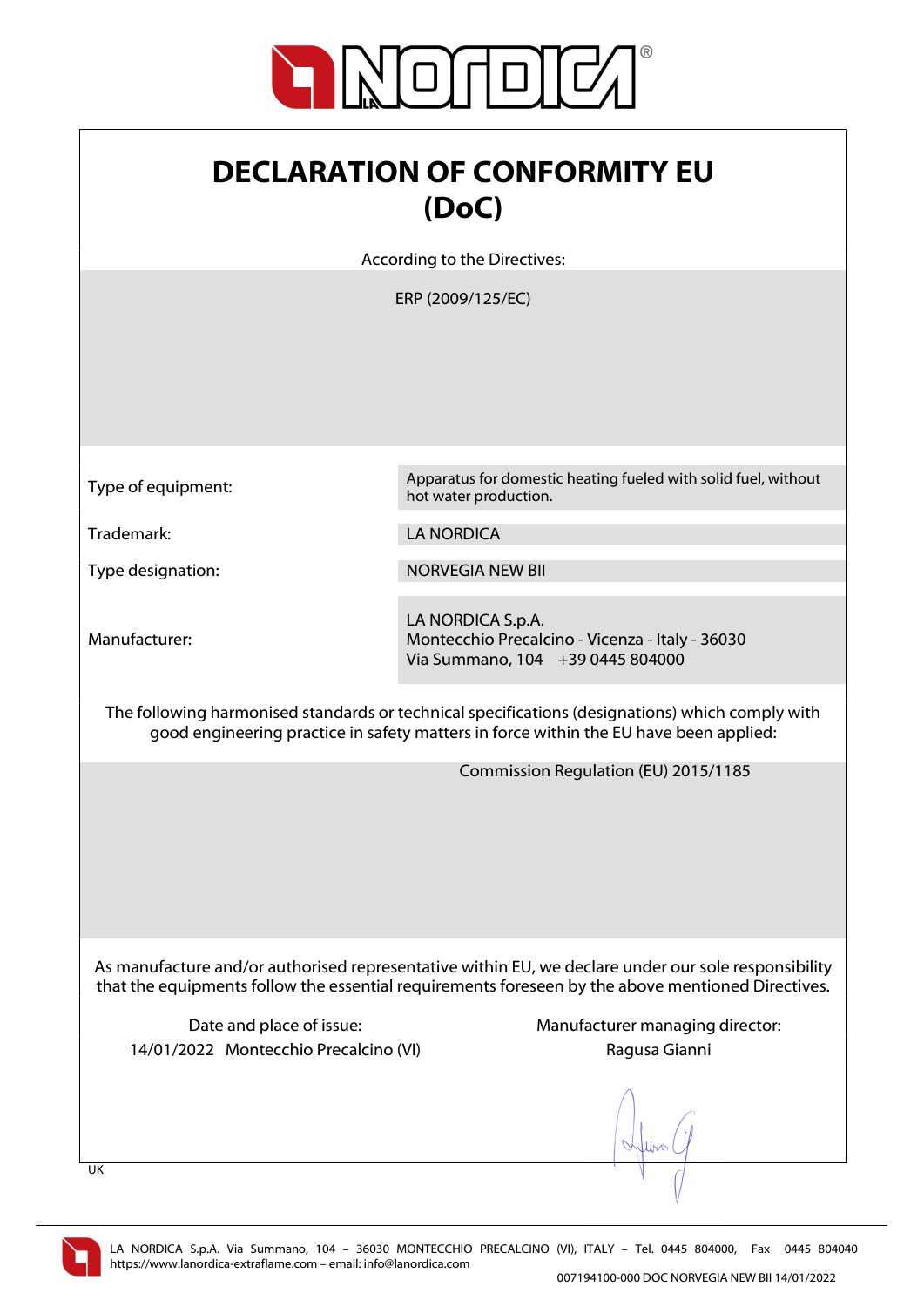

| <b>DECLARATION DE CONFORMITE UE</b> |
|-------------------------------------|
| (DoC)                               |

En accord avec les Directives:

ERP (2009/125/EC)

|  | Type d'appareil: |
|--|------------------|
|  |                  |

Appareil de chauffage domestique alimenté au combustible solide, sans production d'eau chaude.

Marque de commerce: LA NORDICA

Modèle: NORVEGIA NEW BII

Fabricant:

LA NORDICA S.p.A. Montecchio Precalcino - Vicenza - Italy - 36030 Via Summano, 104 +39 0445 804000

Les normes harmonisées ou les spécifications techniques (désignations) qui ont été appliquées selon toutes les règles de l'art en matière de sécurité en vigueur dans la UE sont:

Commission Regulation (EU) 2015/1185

En qualité de fabricant et/ou de représentant autorisé de la société à l'intérieur de la UE, je déclare sous ma propre responsabilité que les appareils sont conformes aux exigences essentielles prévues par les directives susmentionnées.

14/01/2022 Montecchio Precalcino (VI) Ragusa Gianni

Date et lieu d'émission: Administrateur délégué du fabricant :

Wood

FR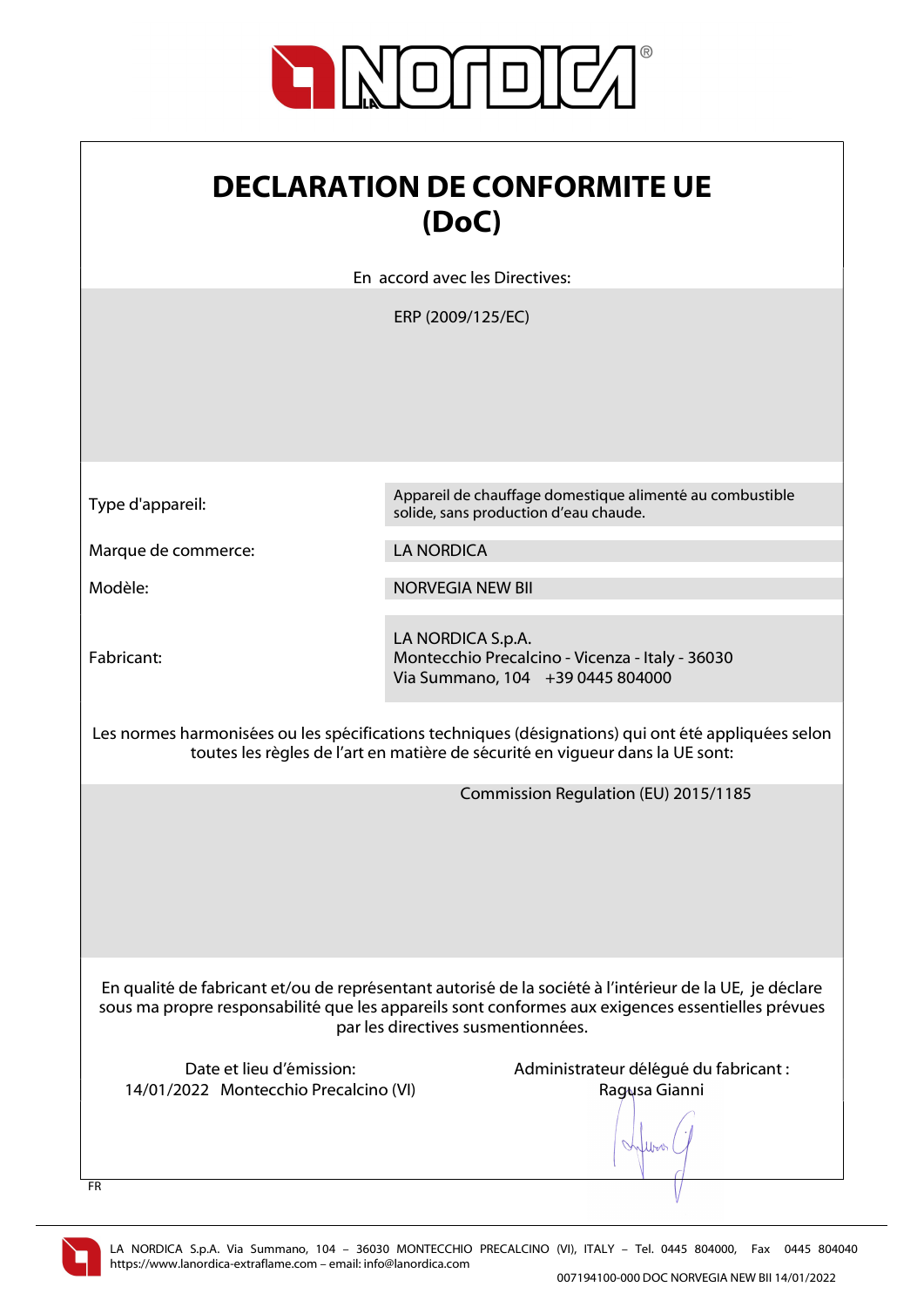

| <b>EU - KONFORMITÄTSERKLÄRUNG</b> |
|-----------------------------------|
| (DoC)                             |

In Übereinstimmung mit der Richtlinie:

ERP (2009/125/EC)

Handelsmarke: LA NORDICA

Hersteller:

Gerätetyp: Wärmeerzeuger für Raumheizung für feste Brennstoffe / ohne Warmwasserbereitung.

Modell: NORVEGIA NEW BII

LA NORDICA S.p.A. Montecchio Precalcino - Vicenza - Italy - 36030 Via Summano, 104 +39 0445 804000

Die harmonisierten Normen oder die technischen Spezifikationen (Designationen), die in Übereinstimmung mit den Sicherheitsregeln, die in der EG gültig sind, angewendet worden sind, sind folgende:

Commission Regulation (EU) 2015/1185

Als Hersteller und/oder rechtlicher Vertreter der Gesellschaft innerhalb der EG, erklärt man unter der eigenen Verantwortung, dass die Geräte den vorgesehenen grundlegenden Anforderungen der oben erwähnten Richtlinien entsprechen.

Datum und Austellungsort: Geschäftsführer des Herstellers: 14/01/202211/19/2021 Montecchio Precalcino  $\mathcal{N}(\mathcal{N})$ 

Ragusa Gianni

lbor.



**DE**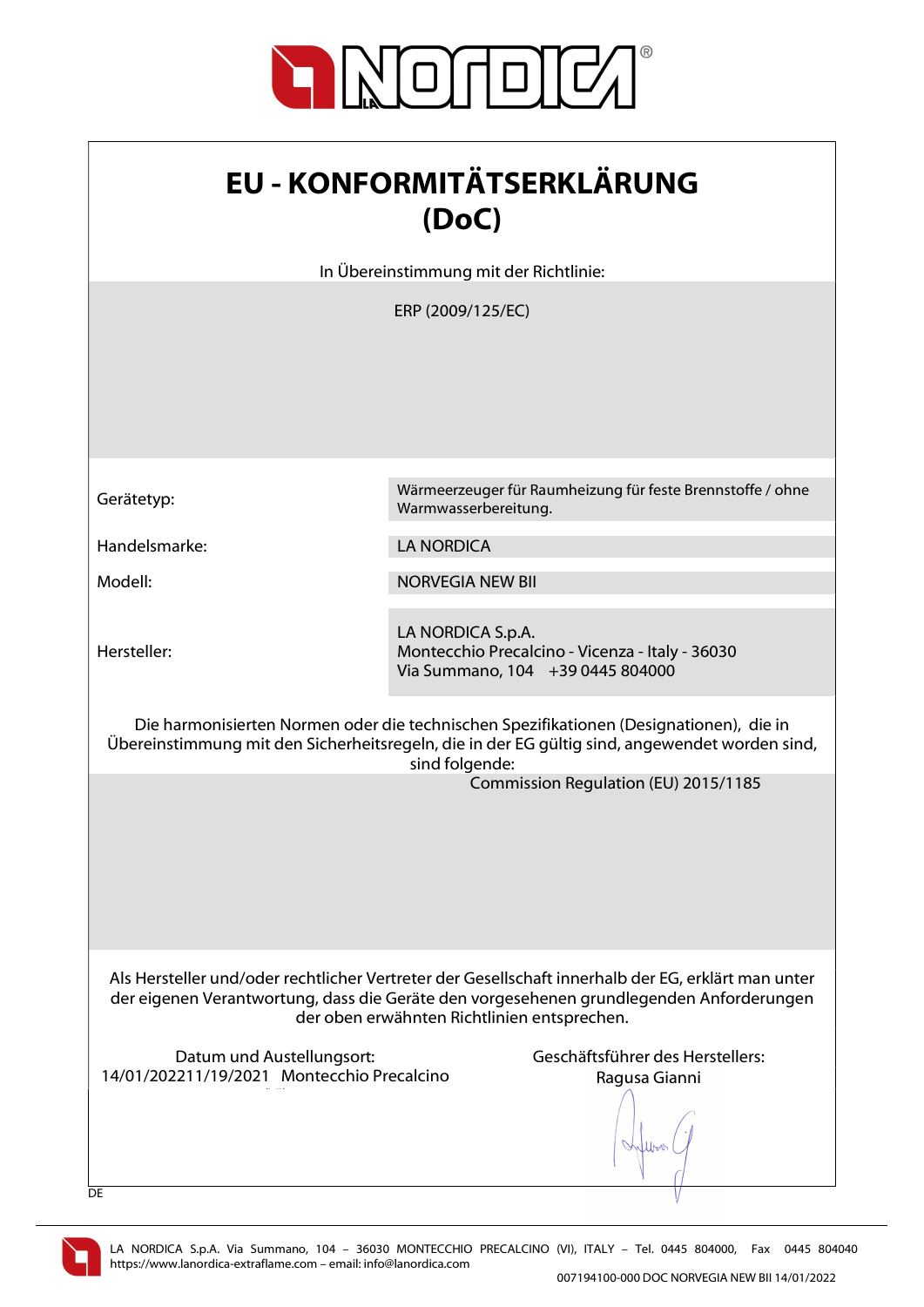

| <b>DECLARACIÓN DE CONFORMIDAD UE</b> |
|--------------------------------------|
| (DoC)                                |

De acuerdo con las directivas:

ERP (2009/125/EC)

|                                                                                                                                                                                  | LIII (200 <i>3)</i> 123/LC/                                                                                                                                                                                                                      |
|----------------------------------------------------------------------------------------------------------------------------------------------------------------------------------|--------------------------------------------------------------------------------------------------------------------------------------------------------------------------------------------------------------------------------------------------|
|                                                                                                                                                                                  |                                                                                                                                                                                                                                                  |
| Tipo de equipo:                                                                                                                                                                  | Aparato para calefacción doméstica, alimentado con<br>combustible sólido, sin producción de agua caliente.                                                                                                                                       |
| Marca comercial:                                                                                                                                                                 | <b>LA NORDICA</b>                                                                                                                                                                                                                                |
| Modelo:                                                                                                                                                                          | <b>NORVEGIA NEW BII</b>                                                                                                                                                                                                                          |
| Fabricante:                                                                                                                                                                      | LA NORDICA S.p.A.<br>Montecchio Precalcino - Vicenza - Italy - 36030<br>Via Summano, 104 +39 0445 804000                                                                                                                                         |
| Las normas armonizadas o las técnicas específicas (designaciones) que se han aplicado de acuerdo<br>con las reglas del buen arte en materia de seguridad, en vigor en la UE son: |                                                                                                                                                                                                                                                  |
|                                                                                                                                                                                  | Commission Regulation (EU) 2015/1185                                                                                                                                                                                                             |
|                                                                                                                                                                                  | En calidad de fabricante y/o representante autorizado de la sociedad en la UE, declaramos bajo<br>nuestra única responsabilidad que los equipos cumplen con los requisitos esenciales previstos por<br>las Directivas anteriormente mencionadas. |
| Fecha y lugar de emisión:<br>14/01/2022 Montecchio Precalcino (VI)                                                                                                               | Administrador director fabricante:<br>Ragusa Gianni                                                                                                                                                                                              |
|                                                                                                                                                                                  |                                                                                                                                                                                                                                                  |
| ES                                                                                                                                                                               |                                                                                                                                                                                                                                                  |

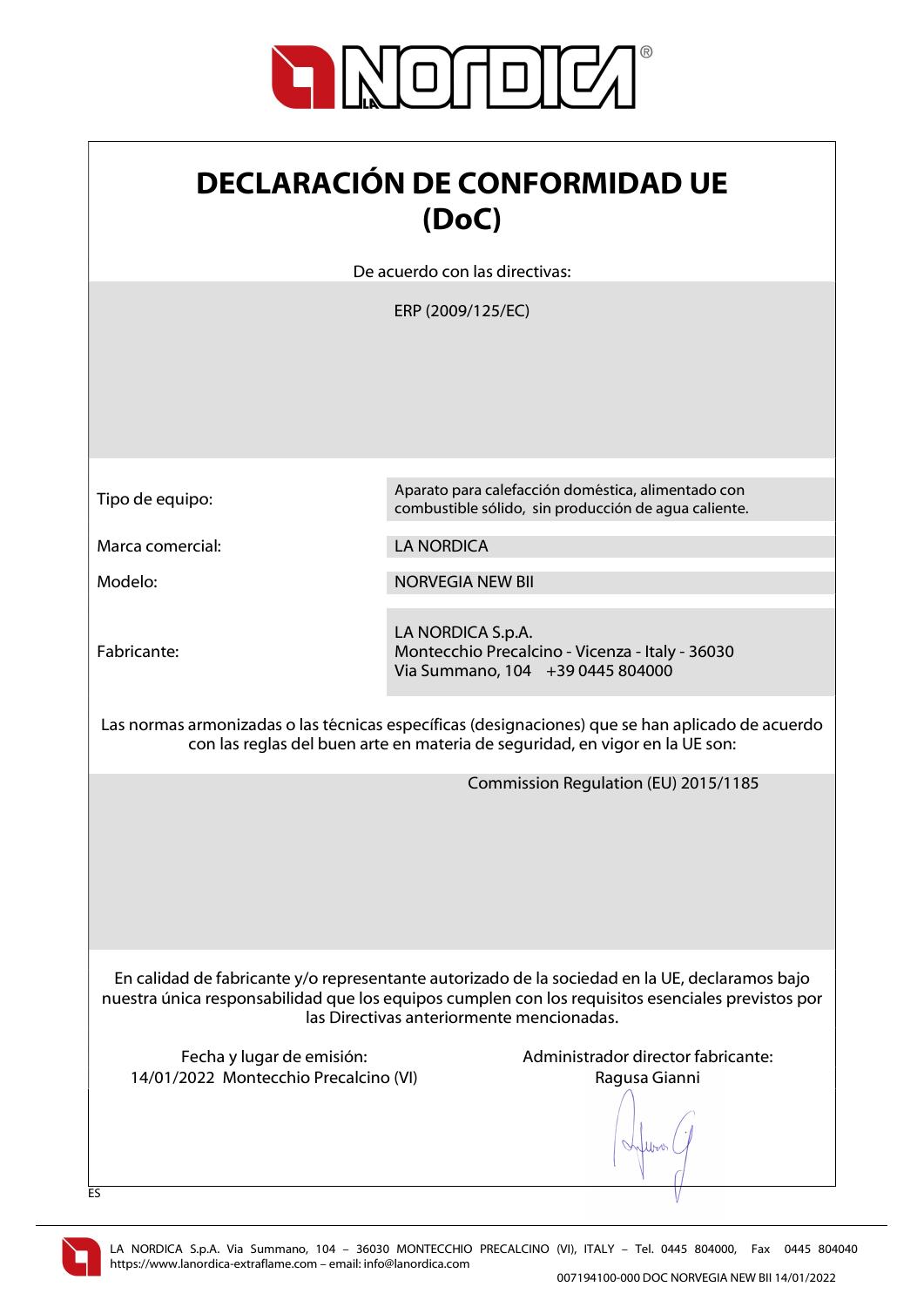

| <b>DECLARAÇÃO DE CONFORMIDADE UE</b> |
|--------------------------------------|
| (DoC)                                |

De acordo com as directivas:

ERP (2009/125/EC)

| Tipo de aparelho:                                                                                                                                                                                                                      | Aparelho para aquecimento doméstico, alimentado com<br>combustível sólido, sem a produção de água quente. |  |
|----------------------------------------------------------------------------------------------------------------------------------------------------------------------------------------------------------------------------------------|-----------------------------------------------------------------------------------------------------------|--|
| Marca comercial:                                                                                                                                                                                                                       | <b>LA NORDICA</b>                                                                                         |  |
| Modelo:                                                                                                                                                                                                                                | <b>NORVEGIA NEW BII</b>                                                                                   |  |
| Fabricante:                                                                                                                                                                                                                            | LA NORDICA S.p.A.<br>Montecchio Precalcino - Vicenza - Italy - 36030<br>Via Summano, 104 +39 0445 804000  |  |
| As normas harmonizadas ou as especificações técnicas (designações) que foram aplicadas de<br>acordo com as regras da boa arte relacionadas à segurança válidas na UE:                                                                  |                                                                                                           |  |
|                                                                                                                                                                                                                                        | Commission Regulation (EU) 2015/1185                                                                      |  |
| Como um fabricante e/ou representante autorizado da sociedade estabelecida na UE, declaramos<br>sob nossa única responsabilidade que o equipamento está em conformidade com os requisitos<br>essenciais das diretivas acima referidas. |                                                                                                           |  |
| Data e local de emissão:<br>14/01/2022 Montecchio Precalcino (VI)<br>PT                                                                                                                                                                | Administrador legal do fabricante:<br>Ragusa Gianni                                                       |  |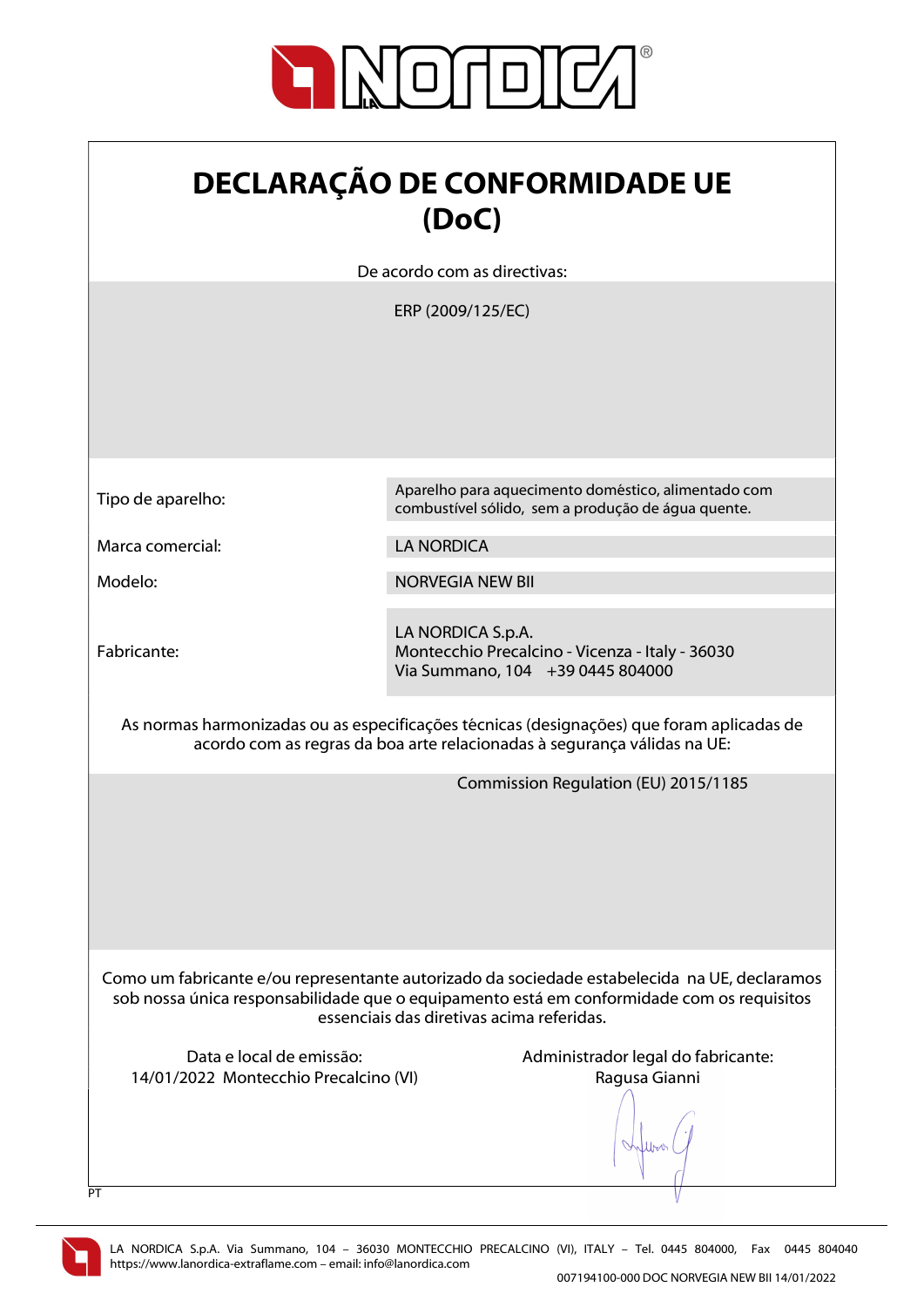

| <b>EU OVERENSSTEMMELSESERKLÆRING</b> |
|--------------------------------------|
| (DoC)                                |

I henhold til direktiverne:

ERP (2009/125/EC)

Producent:

Udstyrstype: Apparat til boligopvarmning med fast brændsel, uden produktion af varmt vand.

Varemærke: LA NORDICA

Model: NORVEGIA NEW BII

LA NORDICA S.p.A. Montecchio Precalcino - Vicenza - Italy - 36030 Via Summano, 104 +39 0445 804000

Følgende harmoniserede standarder eller tekniske specifikationer (betegnelser) er blevet anvendt i overensstemmelse med reglerne for bedste praksis for sikkerhed, som er gældende inden for EU:

Commission Regulation (EU) 2015/1185

Som producent og/eller autoriseret repræsentant for virksomheden i EU erklæres det på eget ansvar, at apparaterne er i overensstemmelse med de grundlæggende krav, der følger af ovennævnte direktiver.

14/01/2022 Montecchio Precalcino (VI) Ragusa Gianni

Dato og udstedelsessted: Producentens administrerende direktør:

lers

DK

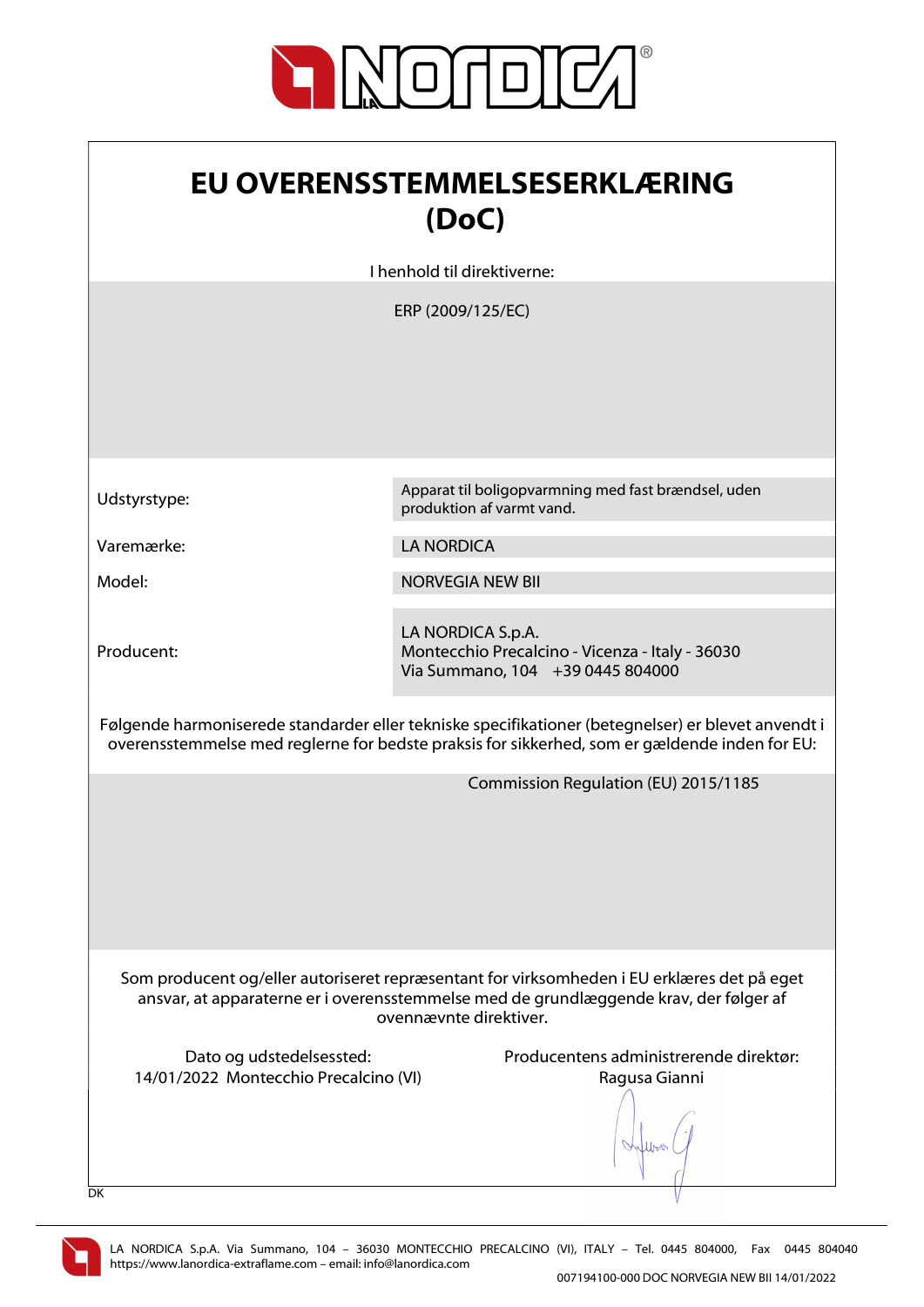

| <b>DEKLARATION OM ÖVERENS-STÄMMANDE EU</b><br>(DoC)                                                                                                                                                            |                                                                                                                                                                                                              |  |
|----------------------------------------------------------------------------------------------------------------------------------------------------------------------------------------------------------------|--------------------------------------------------------------------------------------------------------------------------------------------------------------------------------------------------------------|--|
|                                                                                                                                                                                                                | I enlighet med direktivet:                                                                                                                                                                                   |  |
|                                                                                                                                                                                                                | ERP (2009/125/EC)                                                                                                                                                                                            |  |
| Typavutrustning:                                                                                                                                                                                               | Apparater för uppvärmning av bostäder som drivs med fast<br>brànsle utan produktion av varmvatten.                                                                                                           |  |
| Varumärke:                                                                                                                                                                                                     | <b>LA NORDICA</b>                                                                                                                                                                                            |  |
| Modell:                                                                                                                                                                                                        | <b>NORVEGIA NEW BII</b>                                                                                                                                                                                      |  |
| Tillverkare:                                                                                                                                                                                                   | LA NORDICA S.p.A.<br>Montecchio Precalcino - Vicenza - Italy - 36030<br>Via Summano, 104 +39 0445 804000<br>De harmoniserade normerna eller de tekniska specifikationerna (beteckningar) som har applicerats |  |
|                                                                                                                                                                                                                | i enlighet med reglerna för god sed rörande säkerheten som gäller i EU är:                                                                                                                                   |  |
|                                                                                                                                                                                                                | Commission Regulation (EU) 2015/1185                                                                                                                                                                         |  |
| Som tillverkare och/eller auktoriserad representant för företaget inom EU, förklarar vi under vårt<br>eget ansvar att utrustningarna uppfyller de grundläggande kraven som förutses av ovannämnda<br>Direktiv. |                                                                                                                                                                                                              |  |
| Datum och ort för utfärdande:<br>14/01/2022 Montecchio Precalcino (VI)<br>SE                                                                                                                                   | Tillverkarens Verkställande Direktör:<br>Ragusa Gianni                                                                                                                                                       |  |

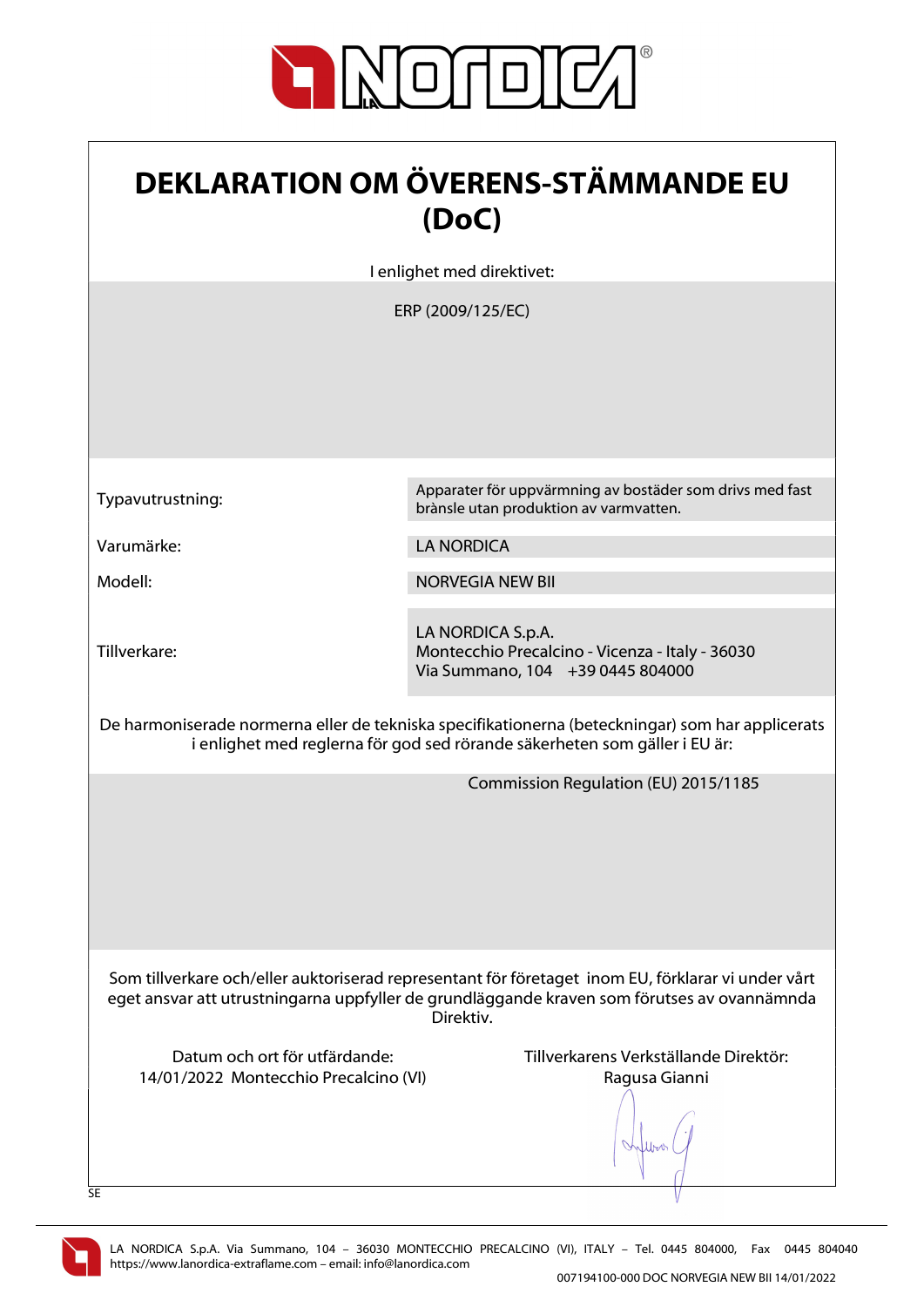

| <b>SAMSVARS-ERKLÆRING EU</b> |
|------------------------------|
| (DoC)                        |

I overensstemmelse med Direktiv:

ERP (2009/125/EC)

Type apparat: Apparat for oppvarming av bolig, matet med fast brensel uten produksjon av varmtvann.

Varemerke: LA NORDICA

Modell: NORVEGIA NEW BII

Fabrikant:

LA NORDICA S.p.A. Montecchio Precalcino - Vicenza - Italy - 36030 Via Summano, 104 +39 0445 804000

Følgende harmoniserte og tekniske normer (bestemmelser) er benyttet i overensstemmelse med gode sikkerhetsprinsipper i EU-land:

Commission Regulation (EU) 2015/1185

Som produsent og/eller autorisert representant for selskapet innenfor EU, erklæres det på eget ansvar at apparatene samsvarer med kravene i de ovenfor nevnte direktiver.

14/01/2022 Montecchio Precalcino (VI) Ragusa Gianni

Dato og sted for utstedelse: Administrerende direktør produsent:

Alberton

NO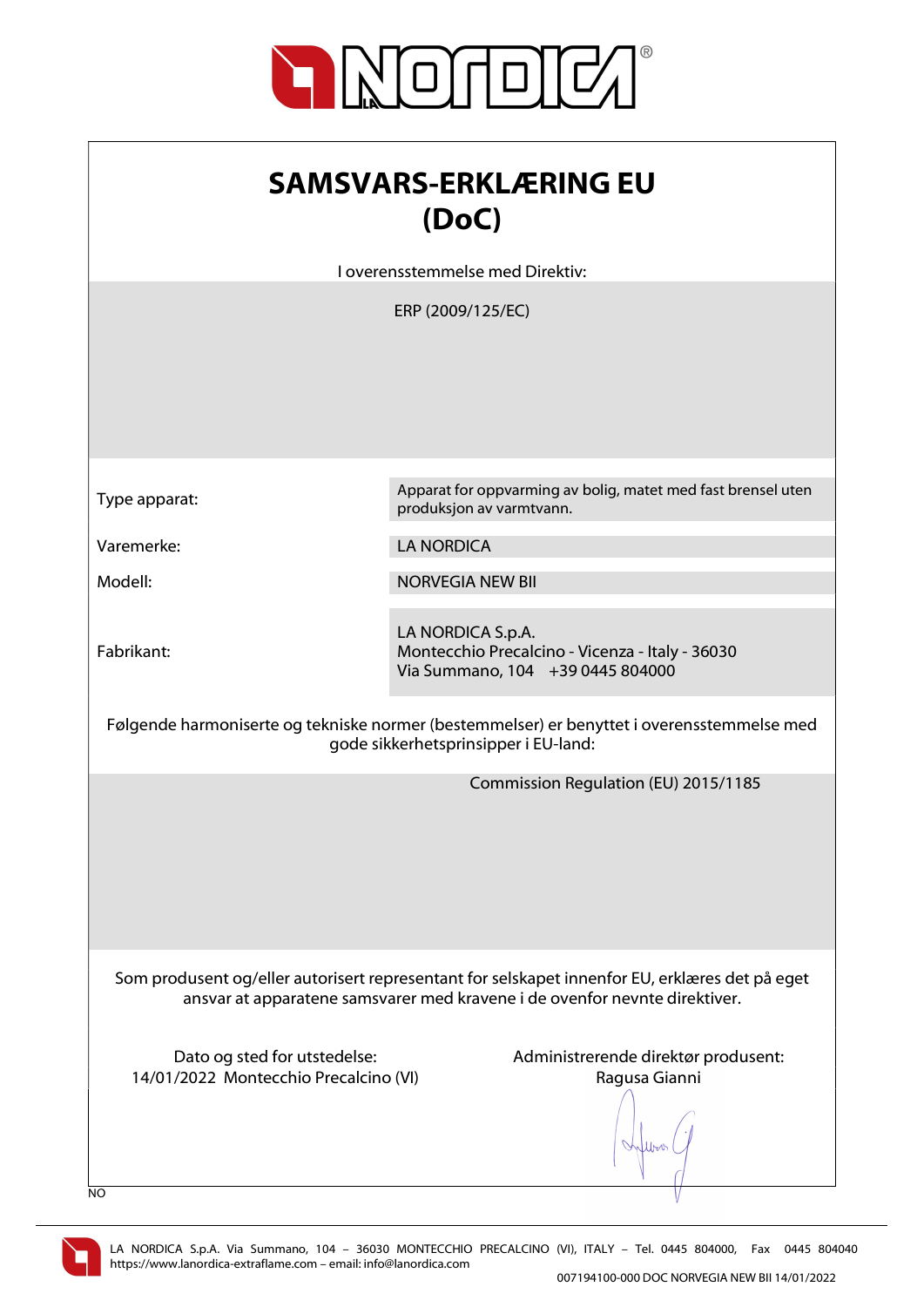

| <b>VAATIMUKSENMUKAISUUSVAKUUTUS EU</b><br>(DoC)                                                                                                                                                                               |                                                                                                          |  |
|-------------------------------------------------------------------------------------------------------------------------------------------------------------------------------------------------------------------------------|----------------------------------------------------------------------------------------------------------|--|
|                                                                                                                                                                                                                               | Direktiivin:                                                                                             |  |
|                                                                                                                                                                                                                               | ERP (2009/125/EC)                                                                                        |  |
| Laitetyyppi:                                                                                                                                                                                                                  | Kiinteällä polttoaineella toimiva lämmityslaite talouskäyttöön,<br>ilman lämmitysveden tuottoa.          |  |
| Tavaramerkki:                                                                                                                                                                                                                 | <b>LA NORDICA</b>                                                                                        |  |
| Malli:                                                                                                                                                                                                                        | <b>NORVEGIA NEW BII</b>                                                                                  |  |
| Valmistaja:                                                                                                                                                                                                                   | LA NORDICA S.p.A.<br>Montecchio Precalcino - Vicenza - Italy - 36030<br>Via Summano, 104 +39 0445 804000 |  |
| Seuraavia harmonisoituja määräyksiä tai teknisiä arvoja (suunnittelutyöt), jotka noudattavat<br>Euroopan unionissa voimassa olevaa turvallisuuteen liittyvää tekniikkaa on sovellettu:                                        |                                                                                                          |  |
|                                                                                                                                                                                                                               | Commission Regulation (EU) 2015/1185                                                                     |  |
| Euroopan unionin piirissä toimivan yrityksen valtuuttamana valmistajana ja/tai edustajana<br>vakuutamme omalla vastuullamme, että laitteet vastaavat olennaisilta osin yllämainittujen<br>Direktiivien asettamia vaatimuksia. |                                                                                                          |  |
| Myöntämispvm ja -paikka:<br>14/01/2022 Montecchio Precalcino (VI)<br>FI                                                                                                                                                       | Valmistuksesta vastaava pääjohtaja:<br>Ragusa Gianni                                                     |  |

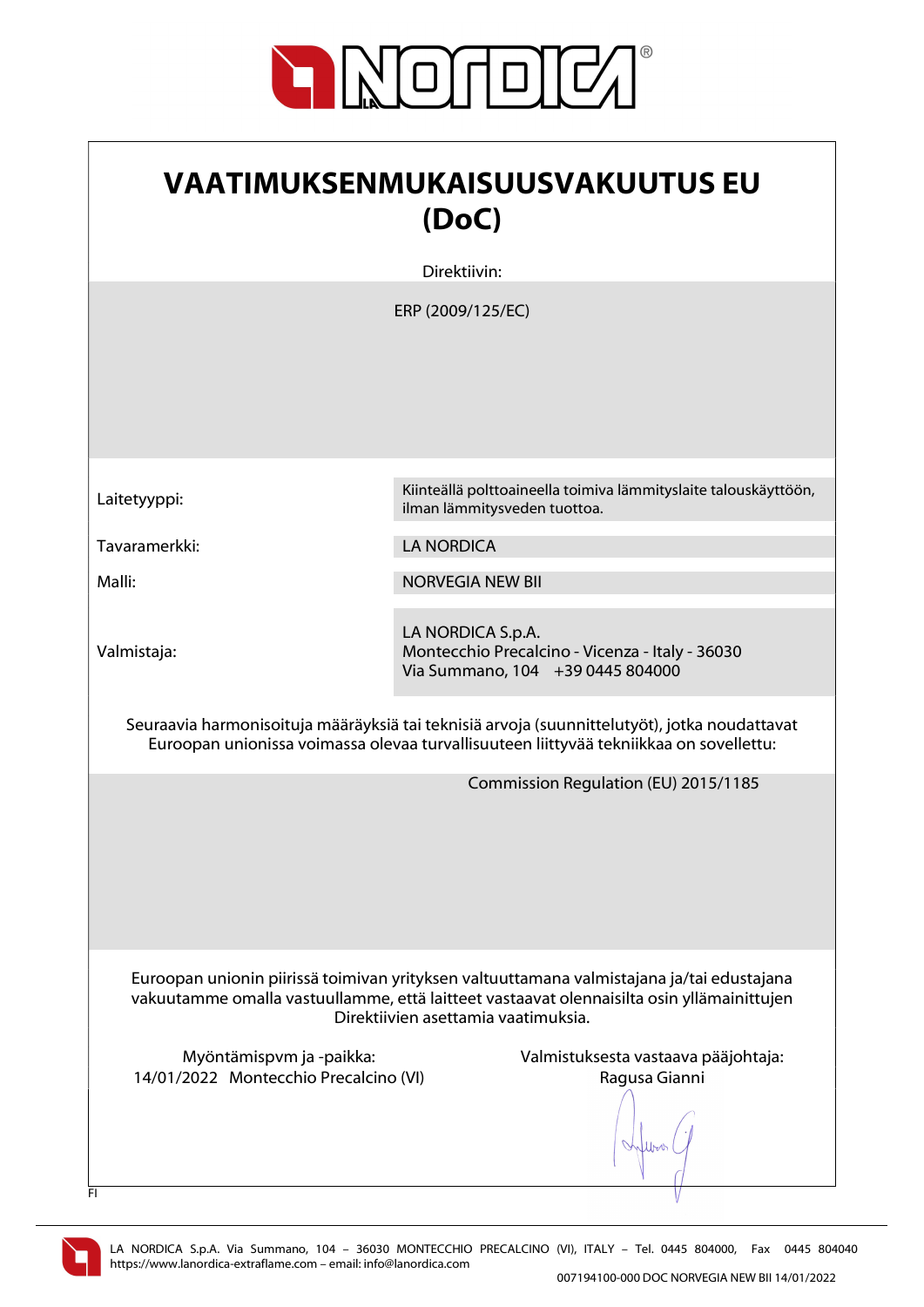

| <b>PROHLÁŠENÍ O SHODĚ EU</b><br>(DoC)                                                                                                                                                                    |                                                                                                          |
|----------------------------------------------------------------------------------------------------------------------------------------------------------------------------------------------------------|----------------------------------------------------------------------------------------------------------|
|                                                                                                                                                                                                          | Podle směrnice:                                                                                          |
|                                                                                                                                                                                                          | ERP (2009/125/EC)                                                                                        |
| Typové zařazení:                                                                                                                                                                                         | Přístroj pro domácí vytápění na tuhé palivo, bez produkce teplé<br>užitkové vody.                        |
| Ochranná známka:                                                                                                                                                                                         | <b>LA NORDICA</b>                                                                                        |
| Typové označení:                                                                                                                                                                                         | <b>NORVEGIA NEW BII</b>                                                                                  |
| Výroba:                                                                                                                                                                                                  | LA NORDICA S.p.A.<br>Montecchio Precalcino - Vicenza - Italy - 36030<br>Via Summano, 104 +39 0445 804000 |
| Notifikovaný subjekt: Byly použity níže uvedené bezpečnostní harmonizované normy nebo<br>technické údaje (označení) platné v EU, které jsou v souladu s osvědčenou technickou praxí:                     |                                                                                                          |
|                                                                                                                                                                                                          | Commission Regulation (EU) 2015/1185                                                                     |
| Ve funkci výrobce anebo zmocněného zástupce společnosti uvnitř EU, prohlašuje pod svou vlastní<br>odpovědností, že zařízení odpovídají základním požadavkům předpokládaným výše uvedenými<br>směrnicemi. |                                                                                                          |
| Místo a datum vydání:<br>14/01/2022 Montecchio Precalcino (VI)<br>CZ                                                                                                                                     | Zmocněný jednatel výrobce:<br>Ragusa Gianni                                                              |

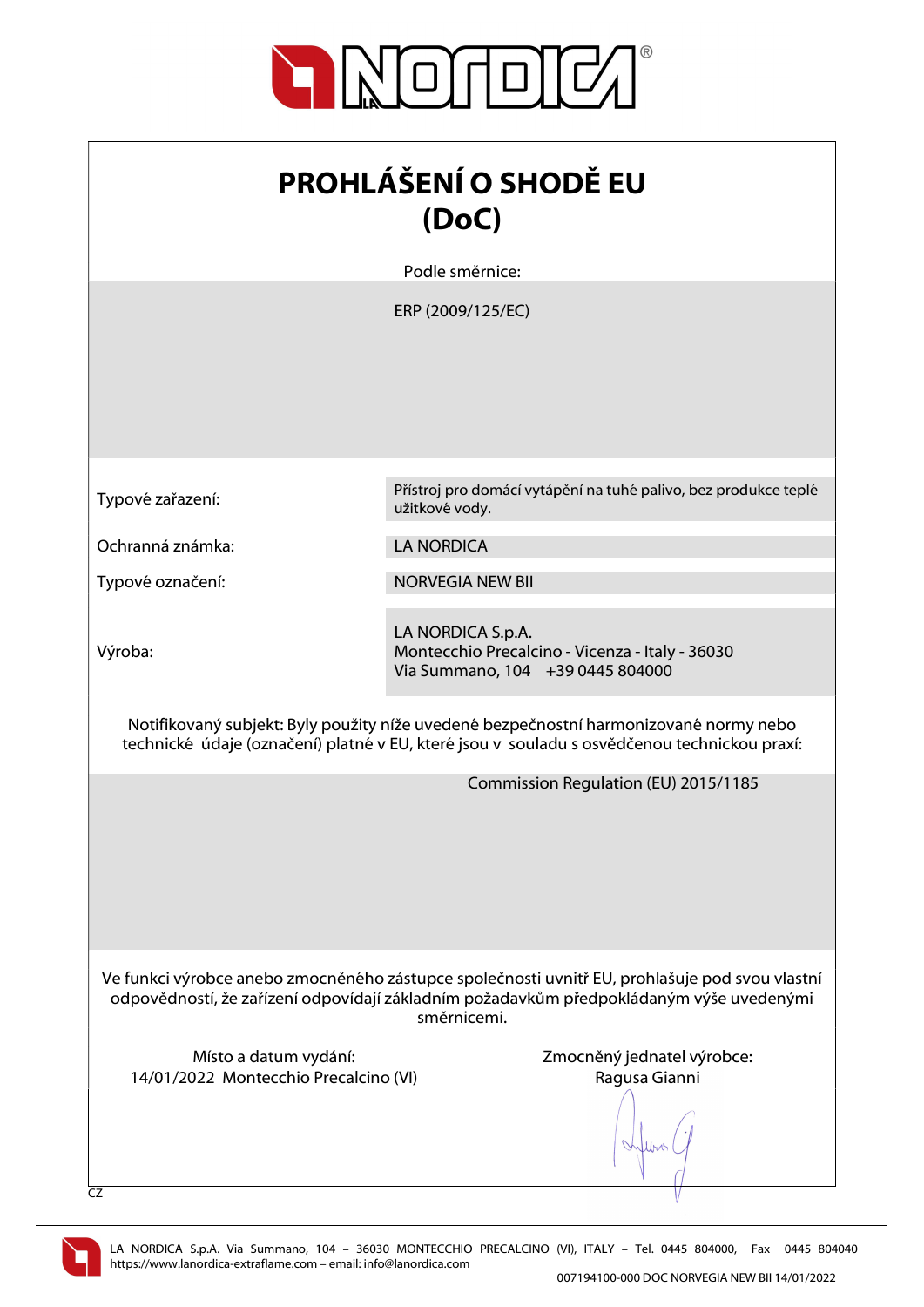

| <b>IZJAVA O SKLADNOSTI UE</b><br>(DoC)                                                                                                                                                               |                                                                                                          |
|------------------------------------------------------------------------------------------------------------------------------------------------------------------------------------------------------|----------------------------------------------------------------------------------------------------------|
|                                                                                                                                                                                                      | V skladu z direktivo:                                                                                    |
|                                                                                                                                                                                                      | ERP (2009/125/EC)                                                                                        |
| Vrsta aparata:                                                                                                                                                                                       | Naprava za hišno ogrevanje na trdo gorivo, brez proizvajanja<br>tople vode.                              |
| Trgovska znamka:                                                                                                                                                                                     | <b>LA NORDICA</b>                                                                                        |
| Model:                                                                                                                                                                                               | <b>NORVEGIA NEW BII</b>                                                                                  |
| Proizvajalec:                                                                                                                                                                                        | LA NORDICA S.p.A.<br>Montecchio Precalcino - Vicenza - Italy - 36030<br>Via Summano, 104 +39 0445 804000 |
| Usklajeni standardi ali tehnične specifikacije (poimenovanja), ki so uporabljena v skladu s pravili<br>dobre prakse v varnostnih zadevah, ki veljajo v ES so:                                        |                                                                                                          |
|                                                                                                                                                                                                      | Commission Regulation (EU) 2015/1185                                                                     |
| V vlogi proizvajalca in/ali pooblaščenega predstavnika podjetja v ES, se izjavlja z lastno<br>odgovornostjo, da aparati odgovarjajo bistvenim zahtevam predvidenim v zgoraj omenjenih<br>Direktivah. |                                                                                                          |
| Datun in mesto izdaje:<br>14/01/2022 Montecchio Precalcino (VI)                                                                                                                                      | Izvršni direktor proizvajalca:<br>Ragusa Gianni                                                          |

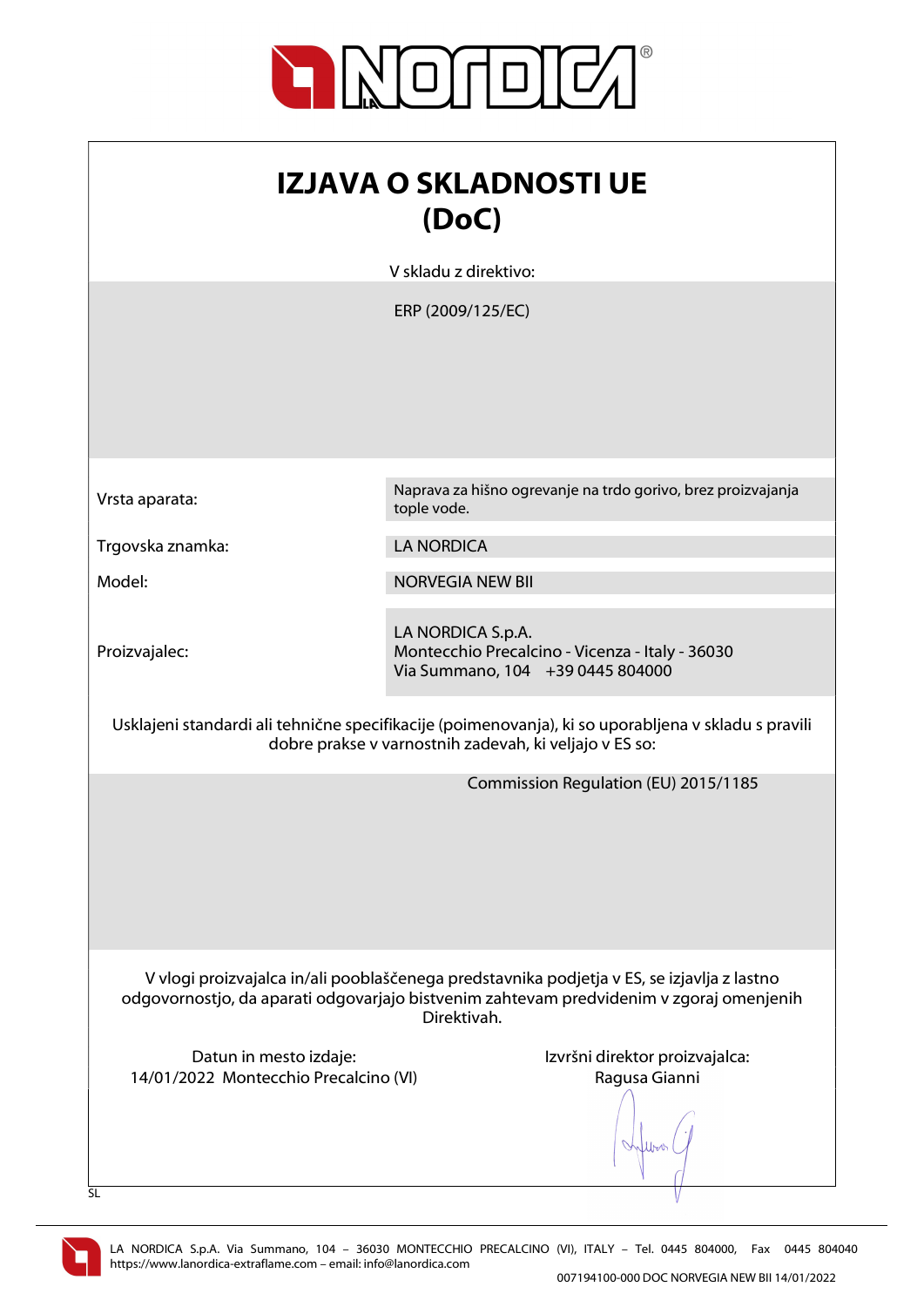

| <b>EU IZJAVA O SUKLADNOSTI</b><br>(DoC)                                                                                                                                   |                                                                                                          |  |
|---------------------------------------------------------------------------------------------------------------------------------------------------------------------------|----------------------------------------------------------------------------------------------------------|--|
| Sukladno smjernicama:                                                                                                                                                     |                                                                                                          |  |
|                                                                                                                                                                           | ERP (2009/125/EC)                                                                                        |  |
| Vrsta uređaja:                                                                                                                                                            | Aparat za kućansko grijanje, napajan krutim gorivom, bez<br>proizvođenja tople vode.                     |  |
| Zaštitni znak:                                                                                                                                                            | <b>LA NORDICA</b>                                                                                        |  |
| Model:                                                                                                                                                                    | <b>NORVEGIA NEW BII</b>                                                                                  |  |
| Proizvođač:                                                                                                                                                               | LA NORDICA S.p.A.<br>Montecchio Precalcino - Vicenza - Italy - 36030<br>Via Summano, 104 +39 0445 804000 |  |
| Usklađenim normama ili tehničkim specifikacijama (određivanjima) koje su primijenjene sukladno s<br>pravilima dobre umjetnosti u području sigurnosti na snazi u EU:       |                                                                                                          |  |
|                                                                                                                                                                           | Commission Regulation (EU) 2015/1185                                                                     |  |
| Kao proizvođač i / ili ovlašteni zastupnik tvrtke unutar EU, izjavljujemo pod punom odgovornošću<br>da je oprema sukladna s osnovnim zahtjevima Direktiva gore navedenih. |                                                                                                          |  |
| Datum i mjesto izdavanja:<br>14/01/2022 Montecchio Precalcino (VI)                                                                                                        | Ravnatelj tvrtke proizvođača:<br>Ragusa Gianni                                                           |  |

HR

 $\sqrt{}$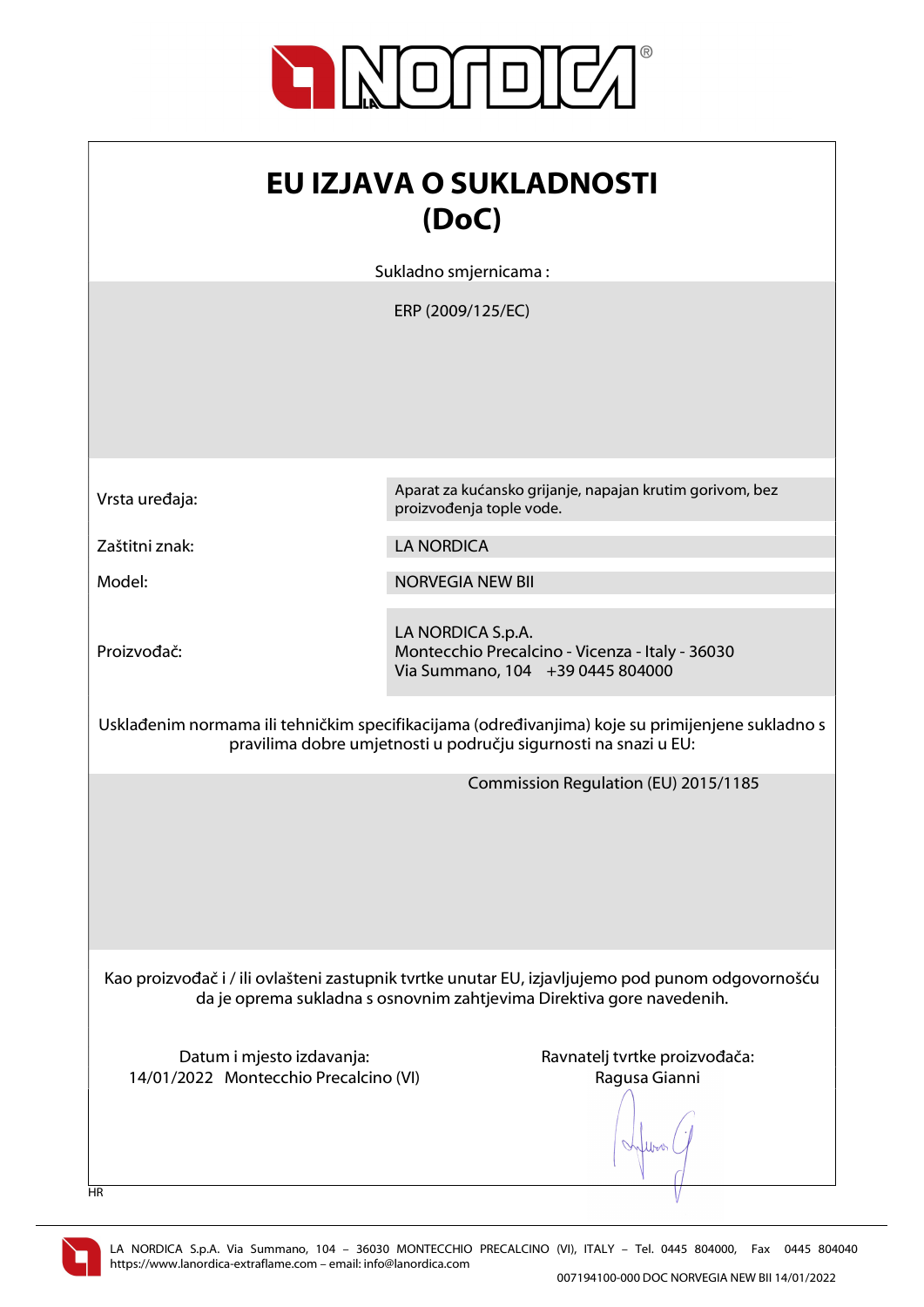

## ΔΗΛΩΣΗ ΣΥΜΜΟΡΦΩΣΗΣ Ε.Ε. (DoC)

Σύμφωνα με τις Οδηγίες:

ERP (2009/125/EC)

Τύπος συσκευής:

Εμπορική μάρκα: LA NORDICA

Κατασκευαστής:

Aparat za kućansko grijanje, napajan krutim gorivom, bez proizvođenja tople vode.

Μοντέλο: Συσκευή οικιακής θέρμανσης τροφοδοτούμενη με στέρεο

LA NORDICA S.p.A. Montecchio Precalcino - Vicenza - Italy - 36030 Via Summano, 104 +39 0445 804000

Οι εναρμονισμένοι κανονισμοί και οι τεχνικές προδιαγραφές (ονομασίες) που εφαρμόστηκαν βάσει των ισχυόντων κανονισμών καλής πρακτικής σε θέματα που αφορούν την ασφάλεια είναι οι εξής:

Commission Regulation (EU) 2015/1185

Με την ιδιότητα του κατασκευαστή και /ή εξουσιοδοτημένου αντιπροσώπου της εταιρίας στο εσωτερικό της Ε.Ε., δηλώνω υπεύθυνα ότι η συσκευή είναι σύμφωνη με τις βασικές προδιαγραφές που προβλέπονται από τις προαναφερθείσες Οδηγίες .

14/01/2022 Montecchio Precalcino (VI) Ragusa Gianni

Ημερομηνία και Τόπος έκδοσης: Διευθύνων σύμβουλος κατασκευαστή:

lloo



EL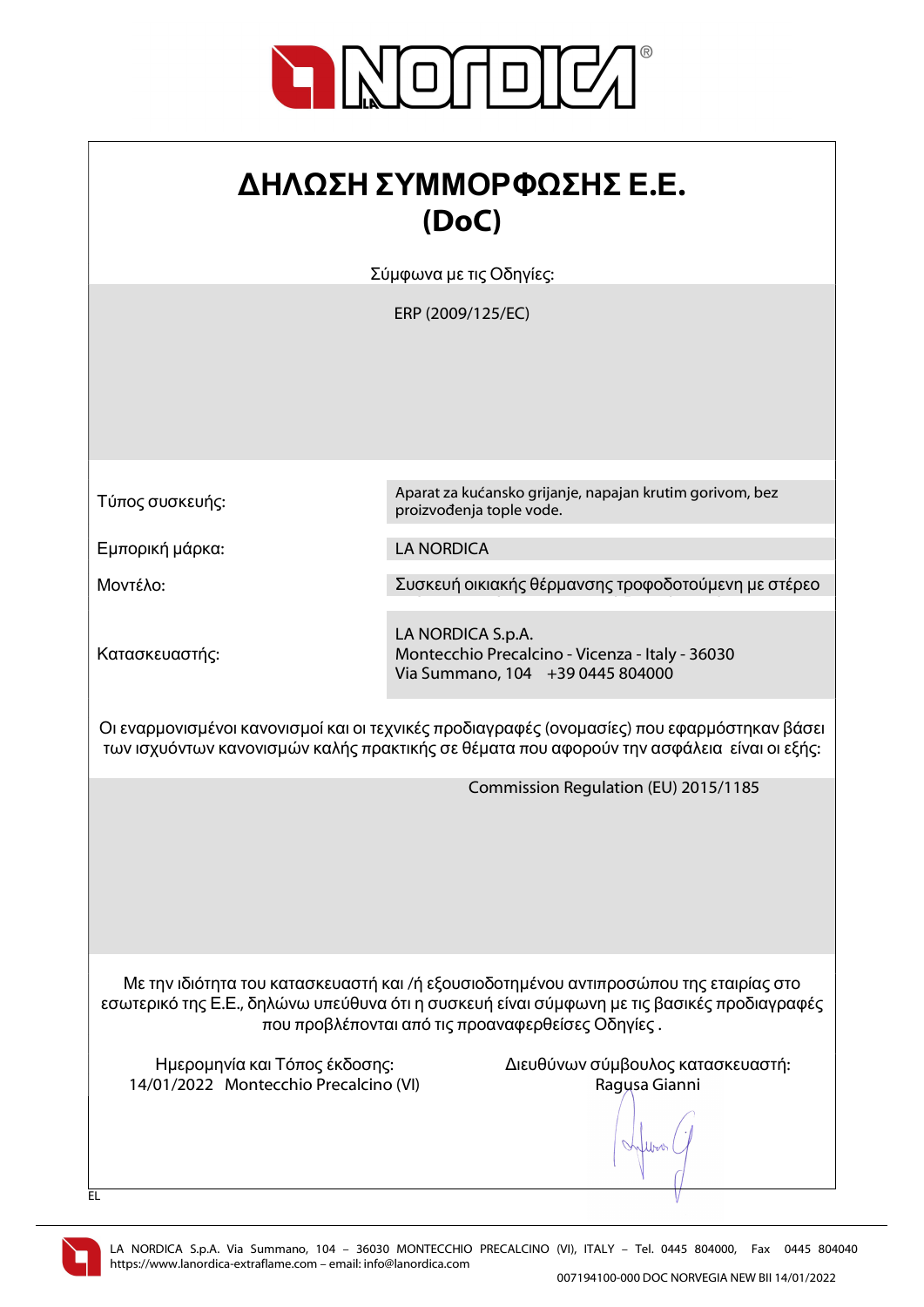

| <b>EG-CONFORMITEITSVERKLARING</b> |
|-----------------------------------|
| (DoC)                             |

In overeenstemming met de richtlijnen:

ERP (2009/125/EC)

Fabrikant:

Type apparaat: Apparaat voor huishoudelijke verwarming, gestookt vaste brandstof, zonder warmwaterproductie.

Handelsmerk: LA NORDICA

Model: NORVEGIA NEW BII

LA NORDICA S.p.A. Montecchio Precalcino - Vicenza - Italy - 36030 Via Summano, 104 +39 0445 804000

De geharmoniseerde normen of technische specificaties (benamingen) die zijn toegepast, in overeenstemming met de regels van de goede praktijken voor de veiligheid, die van kracht zijn in de EEG zijn:

Commission Regulation (EU) 2015/1185

In de hoedanigheid van fabrikant en/of bevoegde vertegenwoordiger van het bedrijf binnen de EEG verklaren wij op onze eigen verantwoordelijkheid dat de apparaten voldoen aan de essentiële vereisten van de bovengenoemde richtlijnen.

Datum en plaats van afgifte: Algemeen directeur fabrikant: 14/01/2022 Montecchio Precalcino (VI) Ragusa Gianni

When

 $\overline{N}$ 

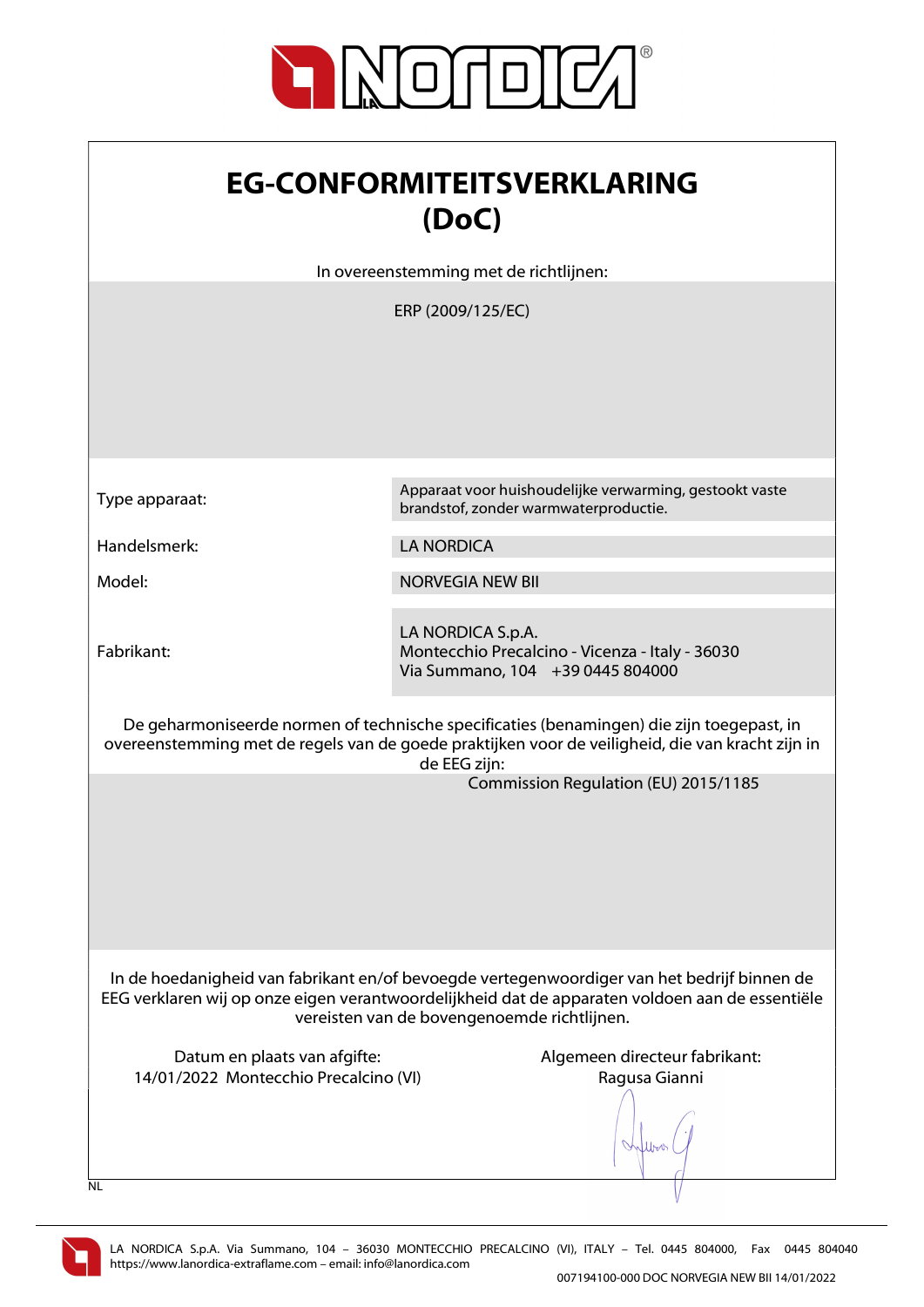

| <b>DEKLARACJA ZGODNOŚCI CE</b> |
|--------------------------------|
| (DoC)                          |

Zgodnie z Dyrektywami:

ERP (2009/125/EC)

Znak handlowy: LA NORDICA

Producent:

Rodzaj urządzenia: Urządzenie do ogrzewania gospodarstw domowych, zasilane paliwem stałym, bez wytwarzania ciepłej wody.

Model: NORVEGIA NEW BII

LA NORDICA S.p.A. Montecchio Precalcino - Vicenza - Italy - 36030 Via Summano, 104 +39 0445 804000

Normy zharmonizowane lub dane techniczne (opisy), które zastosowano zgodnie z zasadami dobrej sztuki budowlanej w odniesieniu do przepisów bezpieczeństwa obowiązujących w UE to:

Commission Regulation (EU) 2015/1185

W osobie producenta i/lub autoryzowanego przedstawiciela spółki na obszarze UE, deklaruje się na własną odpowiedzialność, że urządzenia są zgodne z podstawowymi wymogami przewidzianymi we wskazanych Dyrektywach.

Data i miejsce wydania: Data i miejsce wydania: Dyrektor Zarządu: 14/01/2022 Montecchio Precalcino (VI) Ragusa Gianni

When

 $\overline{PI}$